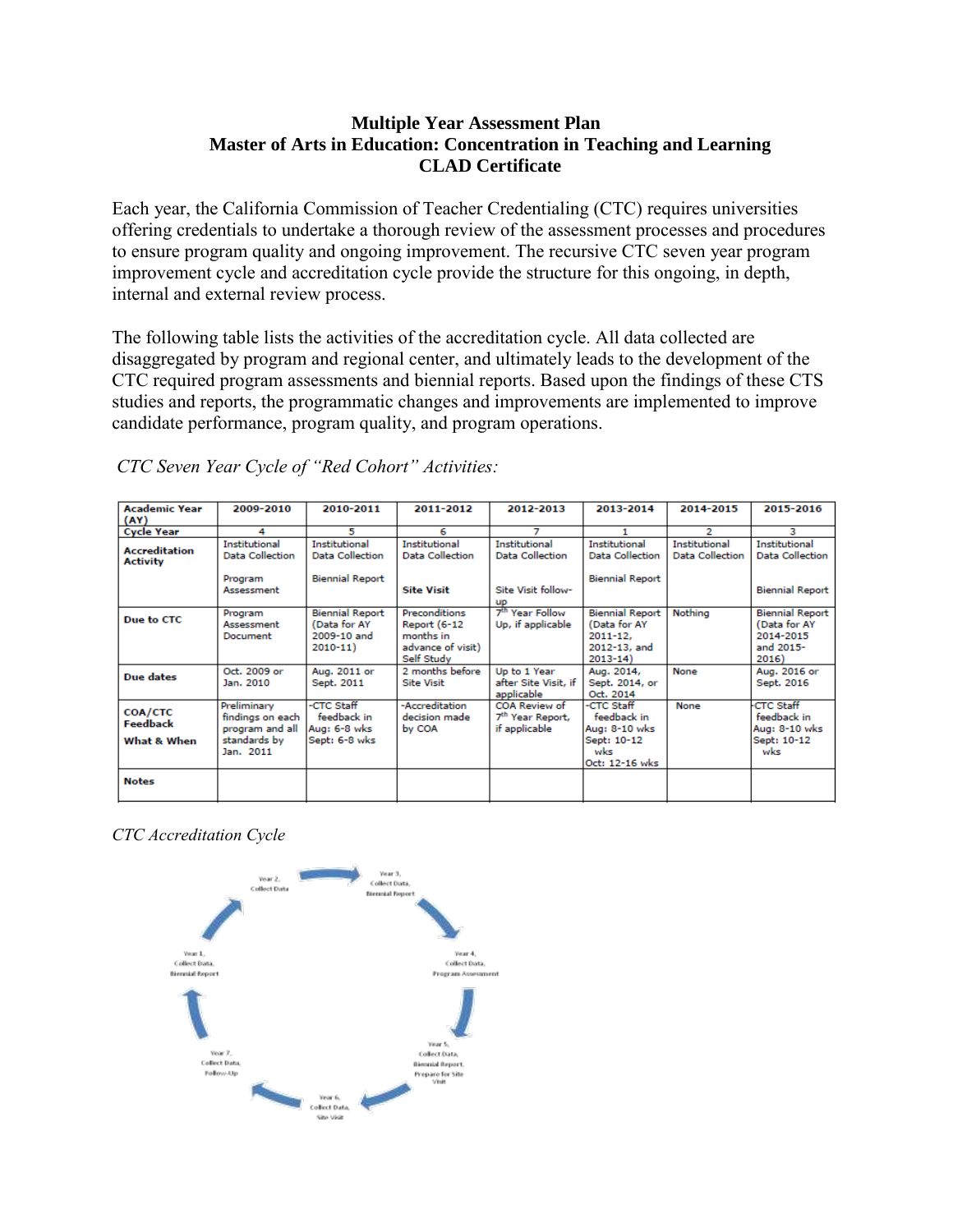#### **Assessment Activities**

## **Methods of Assessment and Criteria for Success Master of Arts in Education: Teaching and Learning CLAD Certificate**

Currently, assessment data is collected through internal and external sources. Focus groups representing staff, faculty, clinical supervisors, and advisory councils have worked together to discern a set of balanced assessment measures. They are listed below. Accompanying forms and rubrics are included in the appendix.

#### *1. Coursework Assessments (2008)*

Using TaskStream as the primary data storage system, the program collects key assessments known as signature assignments to gauge candidates' progress throughout their course of study and ensure CTC program standards are met. Each signature assignment is evaluated using a supporting rubric. At the end of each academic year, collected data is disaggregated by regional center and analyzed with results identifying areas for program improvement. Rubrics may be found in the appendix.

- **Signature Assignment: In** EDU 601, Language Acquisition and Diverse Populations,  $\bullet$ candidates focus on the principles of language acquisition and effective instructional practices for English learners. It further examines the pedagogy of educational equity to provide English learners access to the core curriculum. Effective instructional strategies that ensure active and equitable participation of learners who are culturally, ethnically, and socio-economically diverse are introduced and applied through fieldwork experiences. The signature assignment focuses on a holistic student assessment to include anecdotal data, conference notations, assessment of ELD abilities, and literacy assessments and reflections on the assessment analysis to drive the student's learning goals for growth.
- **Signature Assignment: In** GED 642, Teaching Strategies for English Learners, the signature assignment requires candidates design a one-week ELD or SDAIE unit of study for one of the classes they currently teach. The PLNU lesson plan format is used and includes both ELD and Content standards, as well as language and content objectives appropriate to the level of proficiency of the EL students in their current class. The candidates list the instructional texts, strategies, technology, assessment techniques, and any supplemental teaching materials that are used to help meet the needs of the EL students. A reflection at the end of each lesson describes what successes the students attained, how the lesson impacted student learning and what the candidate would do to improve on their practice in future lessons.
- **Signature Assignment: In GED** 641, candidates report on a particular cultural group  $\bullet$ present in their school district. Candidates research the values, religious observances/holidays, learning styles, parental role in education, child rearing traditions, most appropriate ways to praise and discipline the children in school, communication styles (verbal and non-verbal), and how to best reach and teach these children. The project includes a reflection section on the most significant learning to the candidate and the application to teaching.